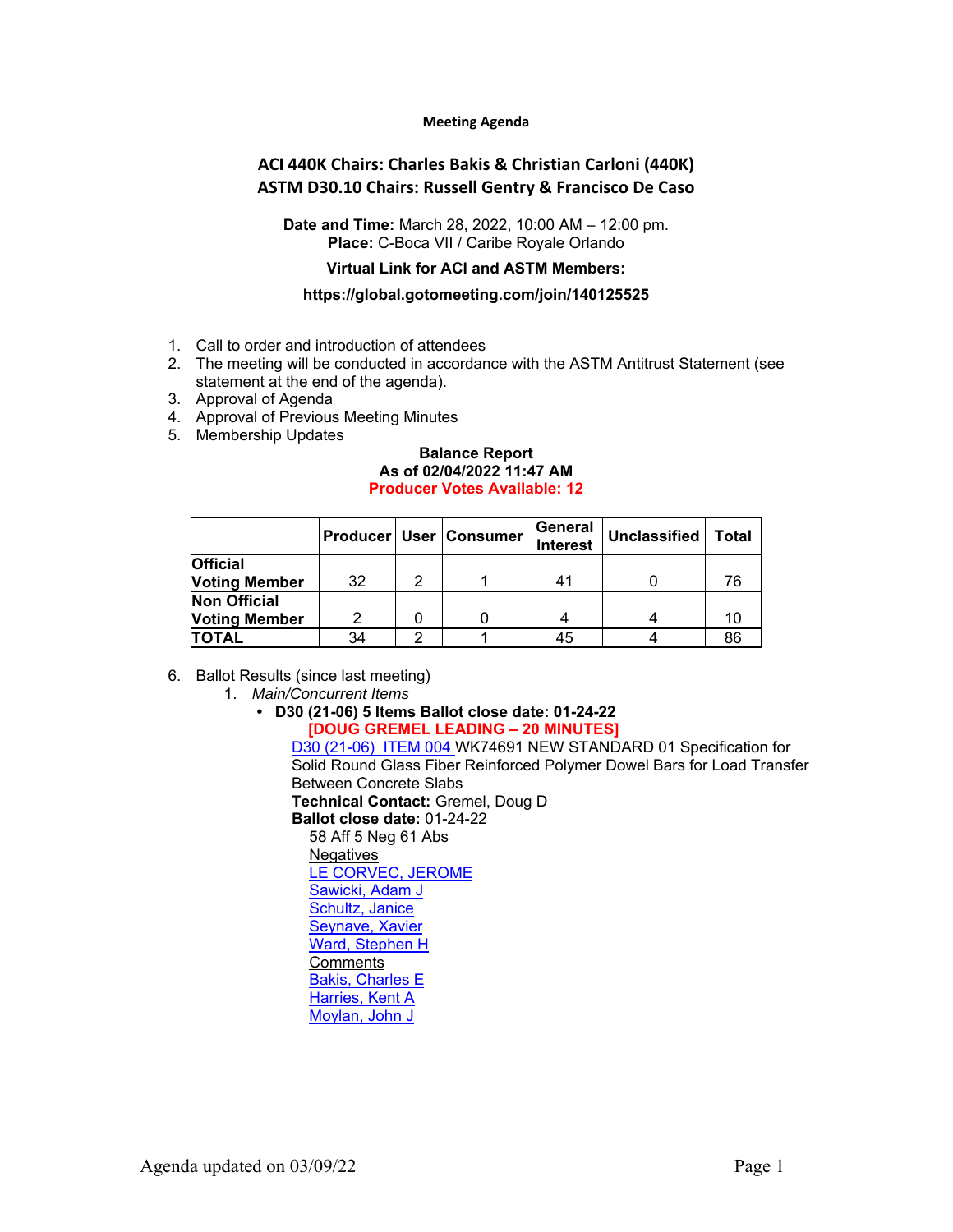D30 (21-06) ITEM 005 WK80180 REVISION of D7205 Test Method for Tensile Properties of Fiber Reinforced Polymer Matrix Composite Bars **Technical Contact:** Gentry, Russell **Ballot close date:** 01-24-22 82 Aff 1 Neg 41 Abs **Negatives** Belsick, Charlotte A **Comments Ashforth, Cynthia** D30 (21-06) ITEM 006 WK80179 REAPPROVAL of D7290 Practice for Evaluating Material Property Characteristic Values for Polymeric Composites for Civil Engineering Structural Applications **Technical Contact:** Gentry, Russell **Ballot close date:** 01-24-22 **Approved:** 02-01-22 \*\*\* Item Approved \*\*\* 75 Aff 0 Neg 49 Abs **Negatives** \*\*\* None \*\*\* **Comments** \*\*\* None \*\*\* D30 (21-06) ITEM 007 WK80281 REVISION of D7522 Test Method for Pull-Off Strength for FRP Laminate Systems Bonded to Concrete or Masonry Substrates **Technical Contact:** Gentry, Russell **Ballot close date:** 01-24-22 70 Aff 2 Neg 52 Abs **Negatives** Coguill, Ronda Hibben, Quentin L **Comments** \*\*\* None \*\*\* D30 (21-06) ITEM 008 WK80181 REVISION of D7957 Specification for Solid Round Glass Fiber Reinforced Polymer Bars for Concrete Reinforcement **Technical Contact:** Gentry, Russell **Ballot close date:** 01-24-22 **Approved:** 02-01-22 \*\*\* Item Approved \*\*\* 68 Aff 0 Neg 56 Abs Negatives \*\*\* None \*\* **Comments** \*\*\* None \*\*\* 2. *Subcommittee Items*  **• D30.10 (22-01) 1 Items Ballot tentative close date: 02-04-22 [RAMON PELAEZ LEADING – 10 MINUTES]** D30.10 (22-01) ITEM 001 WK74694 NEW STANDARD 01 Specification for Inspection of Wet Lay-Up Fiber-Reinforced Polymer (FRP) Systems and Application for Repairs and Strengthening of Civil Structures **Technical Contact:** Pelaez, Ramon E **Ballot tentative close date:** 02-04-22 26 Aff 2 Neg 19 Abs **Negatives** Engelbert, Peter J Kanitkar, Ravi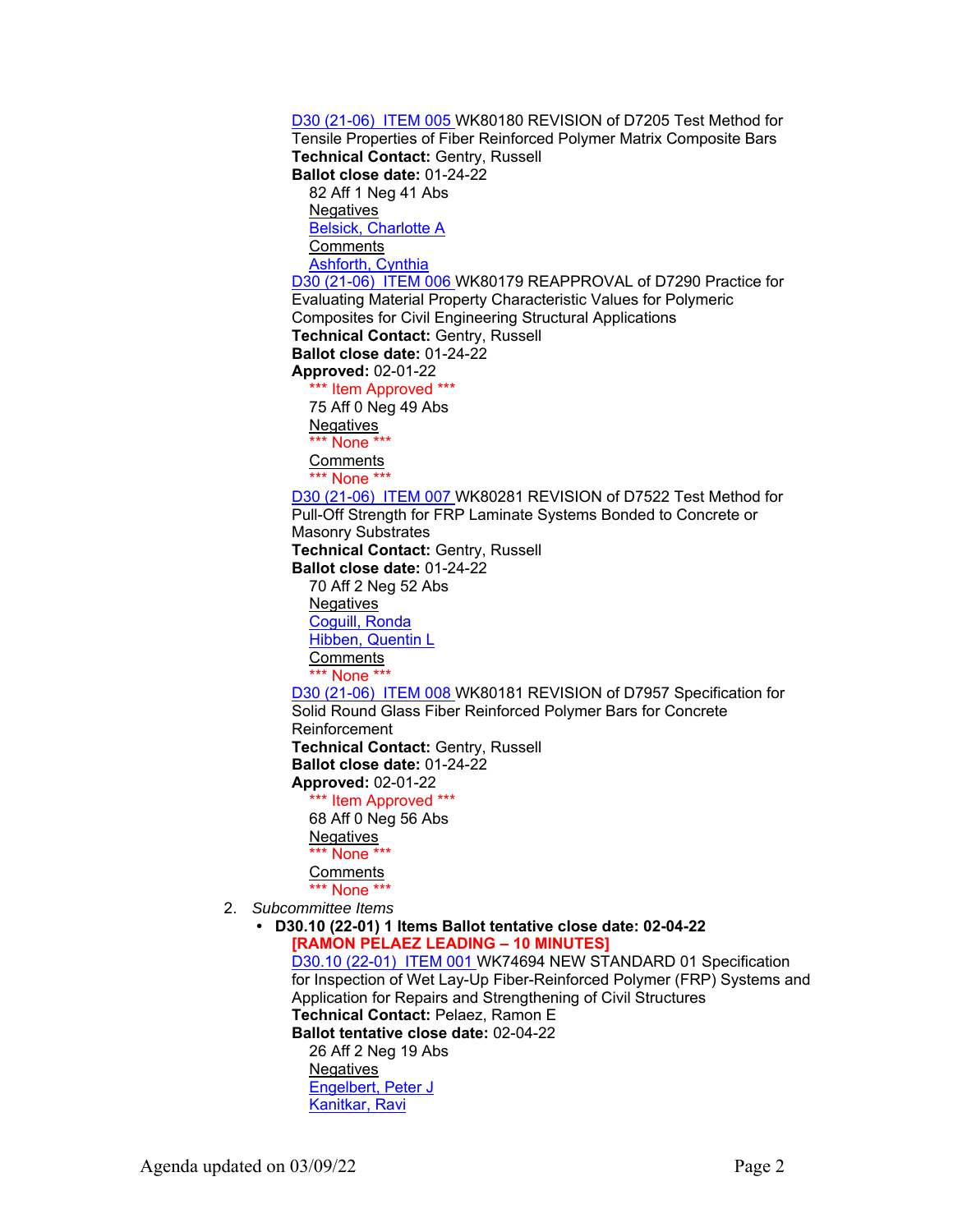**Comments** Bakis, Charles E Hibben, Quentin L Sawicki, Adam J

- **D30.10 (22-02) 1 Items Ballot tentative close date: 03-24-22 [FRANCISCO DE CASO LEADING – 40 MINUTES]** D30.10 (22-02) ITEM 001 WK81049 NEW STANDARD 01 Specification for Fiber Reinforced Polymer Bars in Straight Lengths for Concrete Reinforcement **Technical Contact:** Gentry, Russell **Ballot tentative close date:** 03-25-22
- 7. Outstanding Negatives Needing Resolution (prior to last meeting)
	- o *Main/Concurrent Items*
	- \*\*\* None \*\*\* o *Subcommittee Items*

\*\*\* None \*\*\*

- 8. Standards Requiring Review
	- o D7565/D7565M-2010(2017) Test Method for Determining Tensile Properties of Fiber Reinforced Polymer Matrix Composites Used for Strengthening of Civil **Structures** 
		- Status: Ballot Action Required
	- o D7616/D7616M-2011(2017) Test Method for Determining Apparent Overlap Splice Shear Strength Properties of Wet Lay-Up Fiber-Reinforced Polymer Matrix Composites Used for Strengthening Civil Structures Status: Ballot Action Required
	- o D7617/D7617M-2011(2017) Test Method for Transverse Shear Strength of Fiber-reinforced Polymer Matrix Composite Bars Status: Ballot Action Required
	- o D7958/D7958M-2017 Test Method for Evaluation of Performance for FRP Composite Bonded to Concrete Substrate using Beam Test Status: Ballot Action Required
- 9. New Standard and Reinstatement Work Items (Not Currently on Ballot) \*\*\* None \*\*\*
- 10. Revision and Withdrawal Work Items (Not Currently on Ballot) \*\*\* None \*\*\*
- 11. Task Group Reports (Other than Work Items)
- 12. Liaison Reports
- 13. Old Business
- 14. New Business/Committee Correspondence
- 15. Administrative Deadlines
- 16. Future Meetings

## ASTM D30.10

Dates: Wednesday September 21, 2022 - Thursday September 22, 2022 Location: The Westin La Paloma Resort & Spa, Tucson, Arizona Event Name: D30 September 2022 Meeting In Conjunction with: 2022 ASC Technical Conference

17. Meeting Adjournment